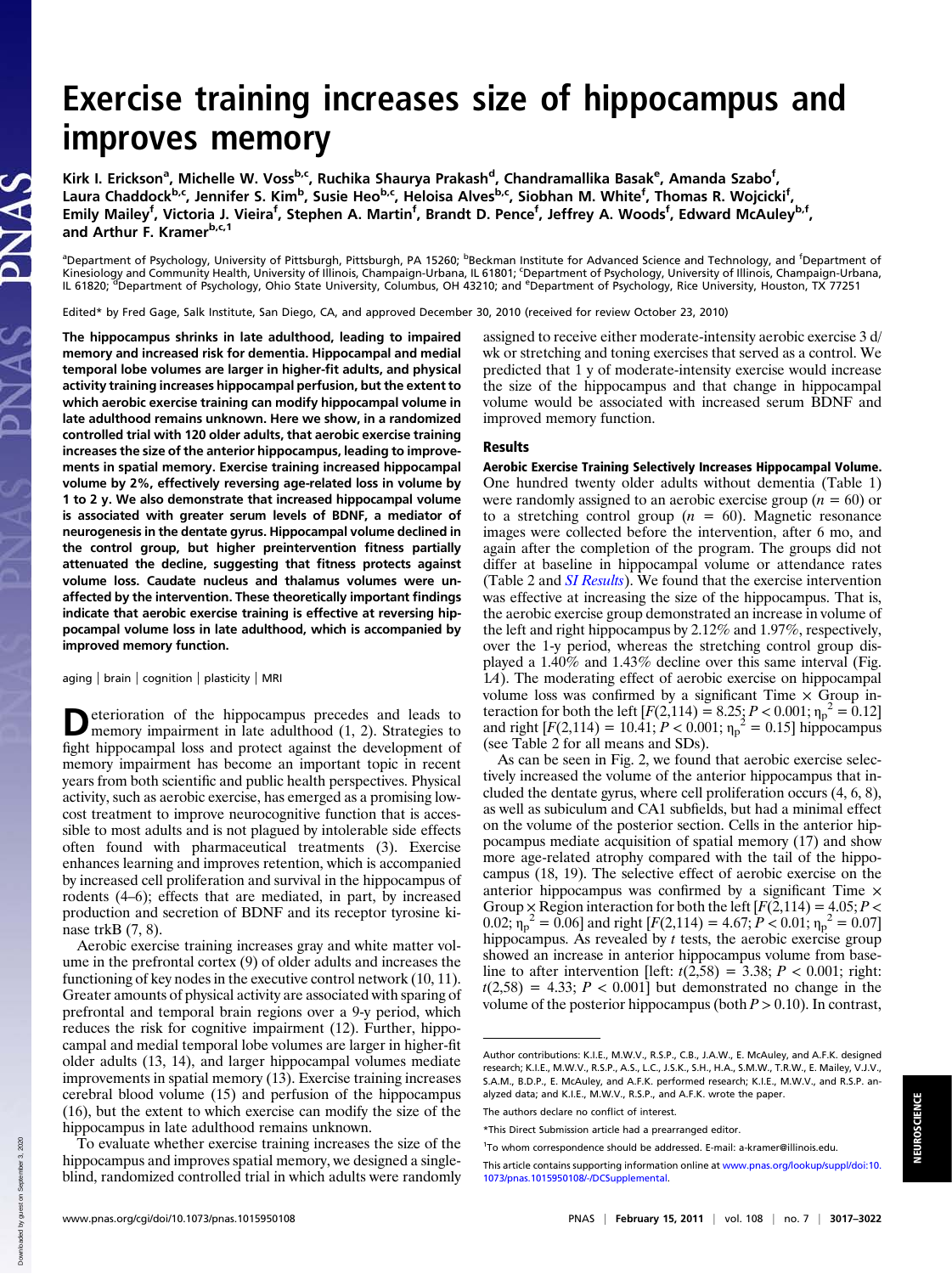|                | Table 1. Characteristics for the aerobic exercise and stretching |  |  |  |
|----------------|------------------------------------------------------------------|--|--|--|
| control groups |                                                                  |  |  |  |

| Characteristic                     | Aerobic<br>exercise | Stretching<br>control |
|------------------------------------|---------------------|-----------------------|
| n                                  | 60                  | 60                    |
| Age (y), mean (SD)                 | 67.6 (5.81)         | 65.5 (5.44)           |
| Sex (% female)                     | 73                  | 60                    |
| Attendance (%), mean (SD)          | 79.5 (13.70)        | 78.6 (13.61)          |
| Fitness improvement (%), mean (SD) | 7.78(12.7)          | 1.11(13.9)            |

the stretching control group demonstrated a selective decline in volume from baseline to after intervention for the anterior hippocampus [left:  $t(2,58) = -3.07; P < 0.003$ ; right:  $t(2,58) = -2.45;$  $P < 0.01$  but no significant change in volume for the posterior hippocampus (both  $P > 0.20$ ).

The regional specificity of the intervention was investigated further by examining two regions that served as control: thalamus and caudate nucleus. The volume of the thalamus increased for both the aerobic exercise and stretching groups (Fig. 1C), but this increase was not significant  $[F(2,114) = 0.65; P < 0.52]$ . Aerobic exercise did not moderate the increase in thalamic volume, as demonstrated by a nonsignificant Time  $\times$  Group interaction  $[F(2,114) = 0.24; P < 0.80]$ . The volume of both the left and right caudate nucleus declined (Fig. 1B), but only for the stretching group. Aerobic exercise attenuated the loss of volume, although the Time  $\times$  Group interaction was not significant for either the left  $[F(2,114) = 2.25; P < 0.11; \eta_p^2 = 0.03]$  or right  $[F(2,114) = 1.63;$  $P < 0.19$ ;  $\eta_{\rm p}^2 = 0.02$ ] hemispheres.

Our results demonstrate that the size of the hippocampus is modifiable in late adulthood and that moderate-intensity aerobic exercise is effective at reversing volume loss. Increased volume with exercise occurred in a selective fashion, influencing the anterior hippocampus but not the posterior hippocampus or the thalamus or caudate nucleus.

#### Changes in Fitness Are Associated with Increased Hippocampal Volume.

The intervention was effective at increasing aerobic fitness levels. The aerobic exercise group showed a 7.78% improvement in maximal oxygen consumption  $(VO<sub>2</sub>$  max) after the intervention, whereas the stretching control group showed a 1.11% improvement in  $VO<sub>2</sub>$  max (Table 1). This difference between the groups was confirmed by a Time  $\times$  Group interaction  $[F(2,111) = 4.42;$  $P < 0.01$ ;  $\eta_{\rm p}^2 = 0.07$ ]. We examined whether improvements in fitness levels were associated with the magnitude of the change in hippocampal volume. To test this, we ran correlations between change in aerobic fitness levels and change in hippocampal volume, collapsing across both groups of participants. We found that greater improvements in aerobic fitness level over the 1-y interval were associated with greater increases in hippocampal volume for the left  $(r = 0.37; P < 0.001)$  and right  $(r = 0.40; P < 0.001)$ hemispheres, suggesting that larger changes in fitness translate to larger changes in volume (Fig.  $3\overline{A}$  and  $\overline{B}$ ). This result is consistent with several rodent studies of exercise on neurogenesis and BDNF  $(20, 21)$ . Improvements in  $VO<sub>2</sub>$  max were correlated with increases in both anterior (left:  $r = 0.28; P < 0.001$ ; right:  $r = 0.51; P < 0.001$ ) and posterior (left:  $r = 0.32$ ;  $P < 0.001$ ; right:  $r = 0.39$ ;  $P < 0.001$ ) hippocampal regions, indicating that changes in aerobic fitness have a global influence on hippocampal volume. Correlations between changes in  $VO<sub>2</sub>$  max and change in caudate nucleus and thalamic volumes were not significant (all  $r < 0.14$ ;  $P > 0.10$ ).

We reasoned that if higher physical fitness is protective against the loss of brain tissue, then higher fitness levels at baseline would be predictive of less volume loss over the 1-y period. We examined the participants that declined in volume in the stretching group to test this hypothesis, because the stretching group, and not the aerobic exercise group, showed a decline in hippocampal volume over the 1-y interval. We found results partially consistent with this prediction. That is, higher fitness levels at baseline were associated with less hippocampal volume loss over the 1-y interval, for the right ( $r = 0.50$ ;  $P < 0.002$ ) but not for the left ( $r = 0.17$ ;  $P <$ 0.30) hippocampus. Further, consistent with our expectations, it was only the right anterior hippocampus ( $r = 0.48; P < 0.003$ ) that was protected by higher fitness levels at baseline; the posterior hippocampus was not affected by baseline fitness  $(r = 0.21)$ ;  $P > 0.20$ ).

BDNF Is Associated with Changes in Hippocampal Volume. Exercise increases levels of BDNF in the hippocampus (5, 7, 20), which, along with the trkB receptor, is considered to be a partial mediator of the enhancing effect of exercise on learning and memory (7, 8). BDNF can be measured in serum, and higher serum levels of BDNF are associated with both better memory function and larger hippocampal volumes (22). Here, we examined whether 1 y of aerobic exercise would change circulating levels of BDNF and whether increased hippocampal volume would be correlated with changes in BDNF. The aerobic exercise group did not demonstrate greater changes in serum BDNF levels compared with the stretching group, as indicated by a nonsignificant Time  $\times$  Group interaction  $[F(1,97) = 1.42; P < 0.23; \eta_p^2 = 0.01]$ . We reasoned, however, that because BDNF mediates cell proliferation in the dentate gyrus of the hippocampus, increased hippocampal vol-

|                         | Aerobic exercise group |              |                       | Stretching control group |              |                       |
|-------------------------|------------------------|--------------|-----------------------|--------------------------|--------------|-----------------------|
| Variable                | <b>Baseline</b>        | 6 mo         | After<br>intervention | <b>Baseline</b>          | 6 mo         | After<br>intervention |
| $VO2$ max               | 21.36 (4.71)           | 22.25 (4.66) | 22.61 (4.84)          | 21.75 (4.87)             | 21.87 (5.07) | 21.87 (4.93)          |
| L hippocampus           | 4.89 (0.74)            | 4.93(0.71)   | 4.98(0.69)            | 4.90(0.80)               | 4.86(0.80)   | 4.83(0.80)            |
| R hippocampus           | 5.00(0.67)             | 5.03(0.63)   | 5.09(0.63)            | 4.92 (0.80)              | 4.89(0.83)   | 4.86(0.82)            |
| L anterior hippocampus  | 2.86(0.42)             | 2.88(0.41)   | 2.93(0.40)            | 2.84(0.48)               | 2.82(0.48)   | 2.78(0.46)            |
| R anterior hippocampus  | 2.90(0.40)             | 2.93(0.38)   | 2.99(0.38)            | 2.88(0.48)               | 2.87(0.48)   | 2.84(0.49)            |
| L posterior hippocampus | 2.03(0.34)             | 2.04(0.31)   | 2.05(0.30)            | 2.05(0.33)               | 2.03(0.34)   | 2.03(0.37)            |
| R posterior hippocampus | 2.05(0.30)             | 2.09(0.27)   | 2.09(0.27)            | 2.03(0.35)               | 2.02(0.37)   | 2.01(0.34)            |
| L caudate nucleus       | 4.65(0.57)             | 4.68(0.57)   | 4.67(0.57)            | 4.66(0.57)               | 4.63(0.51)   | 4.63(0.51)            |
| R caudate nucleus       | 5.04(0.54)             | 5.04(0.52)   | 5.05(0.56)            | 5.06(0.56)               | 5.02(0.57)   | 5.02(0.56)            |
| Thalamus                | 14.11 (1.28)           | 14.20 (1.32) | 14.16 (1.36)          | 14.22 (1.41)             | 14.33 (1.36) | 14.26 (1.41)          |
| <b>BDNF</b>             | 21.32 (9.32)           |              | 23.77 (8.04)          | 23.41 (9.67)             |              | 24.04 (10.83)         |
| Accuracy (%)            | 85.9 (8.2)             | 84.1 (17.1)  | 88.2 (7.1)            | 82.3 (9.9)               | 82.5 (15.8)  | 86.0(8.2)             |

VO<sub>2</sub> max was measured as ml/kg per min. Brain volumes were measured as cm<sup>3</sup>. BDNF was measured as pg/mL. L, left; R, right.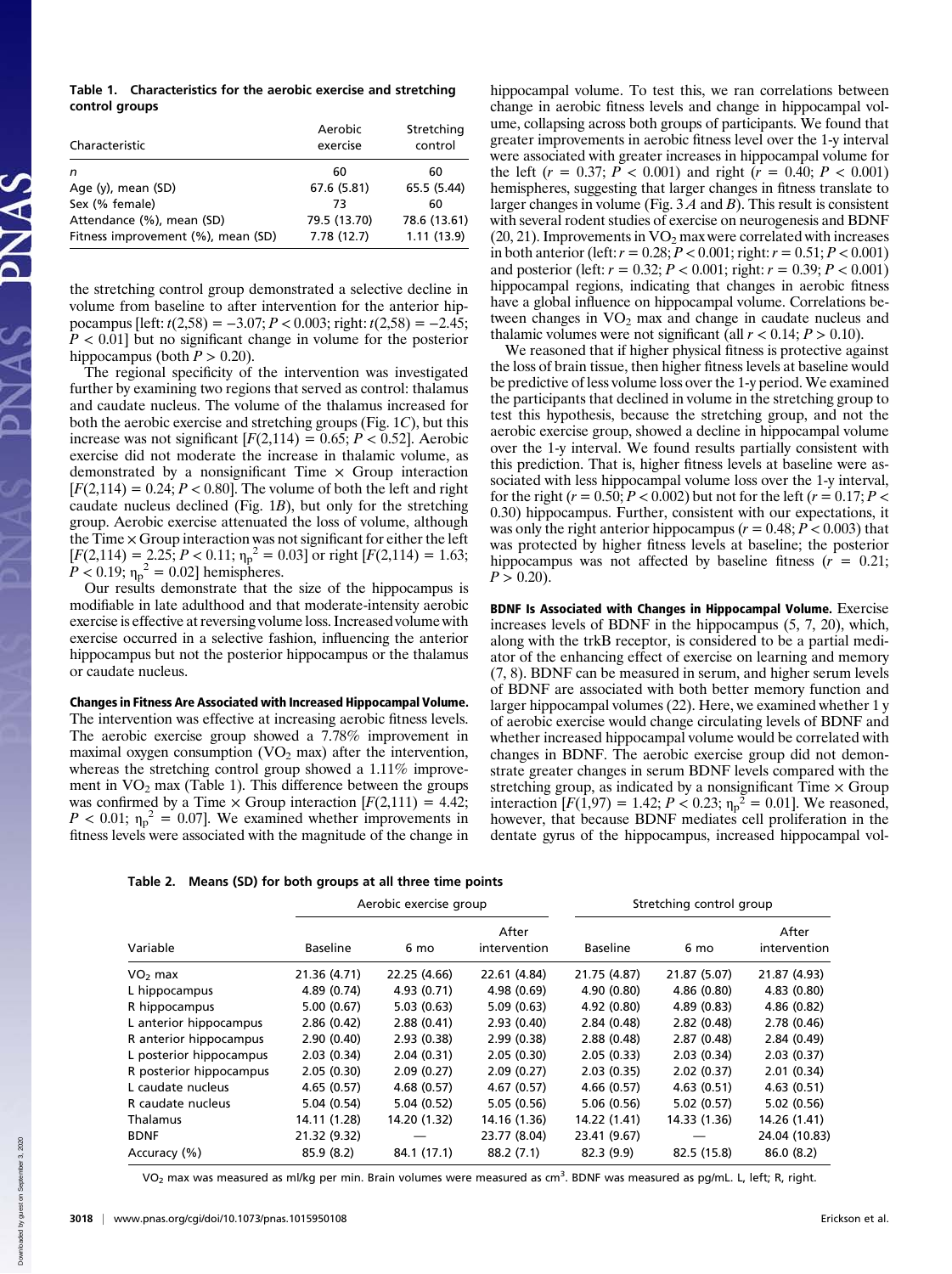

Fig. 1. (A) Example of hippocampus segmentation and graphs demonstrating an increase in hippocampus volume for the aerobic exercise group and a decrease in volume for the stretching control group. The Time  $\times$  Group interaction was significant ( $P < 0.001$ ) for both left and right regions. (B) Example of caudate nucleus segmentation and graphs demonstrating the changes in volume for both groups. Although the exercise group showed an attenuation of decline, this did not reach significance (both  $P > 0.10$ ). (C) Example of thalamus segmentation and graph demonstrating the change in volume for both groups. None of the changes were significant for the thalamus. Error bars represent SEM.

ume could be associated with increased levels of serum BDNF. Because the aerobic exercise group was the only group to show an increase in volume over the 1-y period, we ran a correlation between change in BDNF and change in hippocampal volume for the aerobic exercise group to test this hypothesis. We found that greater changes in serum BDNF were associated with greater increases in volume for the left ( $r = 0.36$ ;  $P < 0.01$ ) and for the right ( $r = 0.37; P < 0.01$ ) hippocampus (Fig. 3 C and D). Further, these effects were selective for the left ( $r = 0.30; P < 0.03$ ) and right anterior hippocampus ( $r = 0.27$ ;  $P < 0.04$ ) and only marginal with the left ( $r = 0.25$ ;  $P < 0.06$ ) and right ( $r = 0.22$ ;  $P < 0.08$ ) posterior hippocampus. There were no associations between changes in serum BDNF and changes in caudate nucleus or thalamus volumes (all  $P > 0.50$ ); nor were there any associations between hippocampal volume and serum BDNF for the stretching control group (all  $\bar{P} > 0.40$ ). This indicates that exercise-induced increases in BDNF are selectively related to the changes in anterior hippocampal volume resulting from aerobic exercise.

Hippocampal Volume Is Related to Improvements in Spatial Memory. Spatial memory (13, 22) was tested on both exercise and stretching groups at baseline, after 6 mo, and again after the completion of the 1-y intervention to determine whether changes in hippocampal volume translate to improved memory. Both groups showed improvements in memory, as demonstrated by significant increases in accuracy between the first and last testing sessions for the aerobic exercise  $[t(2,51) = 2.08; P < 0.05]$  and the stretching control  $[t(2,54) = 4.41; P < 0.001]$  groups. Response times also became faster for both groups between the baseline and postintervention sessions (all  $P < 0.01$ ), indicating that improvements in accuracy were not caused by changes in speed–accuracy tradeoff. However, the aerobic exercise group did not improve performance above that achieved by the stretching control group, as demonstrated by a nonsignificant Time  $\times$  Group interaction  $[F(1,102) = 0.67; P < 0.40; \eta_p^2 = 0.007]$ . Nonetheless, we found that higher aerobic fitness levels at baseline  $(r = 0.31; P < 0.001)$ and after intervention ( $r = 0.28$ ;  $P < 0.004$ ) were associated with better memory performance on the spatial memory task. Change in aerobic fitness levels from baseline to after intervention, however, was not related to improvements in memory for either the entire sample  $(r = 0.15; P < 0.12)$  or when considering each group separately (both  $P > 0.05$ ). Furthermore, changes in BDNF were not associated with improvements in memory function for either group ( $r < 0.15$ ;  $P > 0.20$ ). On the other hand, larger left and right hippocampi at baseline (both  $P < 0.005$ ) and after intervention (both  $P < 0.005$ ) were associated with better memory performance (12). Therefore, we reasoned that increased hippocampal



Fig. 2. The exercise group showed a selective increase in the anterior hippocampus and no change in the posterior hippocampus. See Table 2 for Means and SDs.

Down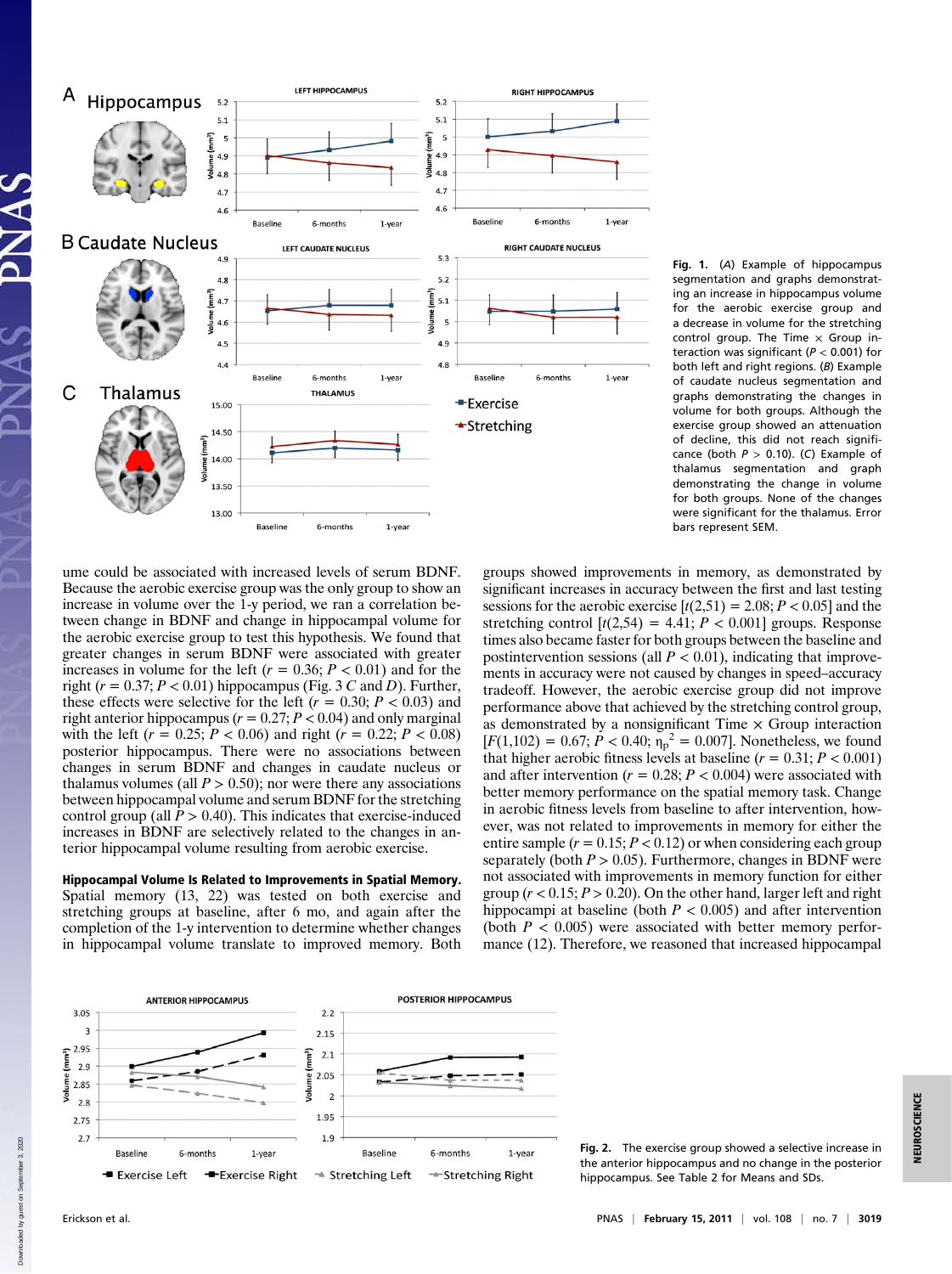

Fig. 3. All scatterplots are of the aerobic exercise group only because it was the only group that showed an increase in volume across the intervention. (A and B) Scatterplots of the association between percent change in left and right hippocampus volume and percent change in aerobic fitness level from baseline to after intervention. (C and D) Scatterplots of percent change in left and right hippocampus volume and percent change in BDNF levels. (E and F) Scatterplots of percent change in left and right hippocampus and percent change in memory performance.

volume after the exercise intervention should translate to improved memory function. In support of this hypothesis, we found that, in the aerobic exercise group, increased hippocampal volume was directly related to improvements in memory performance. The correlation between improvement in memory and hippocampal volume reached significance for left ( $r = 0.23$ ;  $P < 0.05$ ) and right  $(r = 0.29; P < 0.02)$  hemispheres (Fig. 3 E and F). This indicates that increases in hippocampal volume after 1 y of exercise augments memory function in late adulthood. In contrast, changes in caudate nucleus and thalamus volumes were unrelated to changes in memory performance for either group (all  $P > 0.10$ ).

## **Discussion**

Hippocampal volume shrinks 1–2% annually in older adults without dementia (1), and this loss of volume increases the risk for developing cognitive impairment (2). We find results consistent with this pattern, such that the stretching control group demonstrated a 1.4% decline in volume over the 1-y interval. With escalating health care costs and an increased proportion of people aged >65 y, it is imperative that low-cost, accessible preventions and treatments for brain tissue loss are discovered. In this randomized controlled study of exercise training, we demonstrate that loss of hippocampal volume in late adulthood is not inevitable and can be reversed with moderate-intensity exercise. A 1-y aerobic exercise intervention was effective at increasing hippocampal volume by 2% and offsetting the deterioration associated with aging. Because hippocampal volume shrinks 1–2% annually, a 2% increase in hippocampal volume is equivalent to adding between 1 and 2 y worth of volume to the hippocampus for this age group.

On the basis of the several regions we examined, the effect of exercise was rather selective, influencing only the anterior hippocampus and neither the thalamus nor the caudate nucleus. This indicates that exercise does not influence all brain regions uniformly. In fact, research from human cognitive studies and rodents indicates some specificity, such that exercise influences some brain regions and behaviors but has minimal influence on others (3, 5, 9, 12, 20, 21, 23–25). Such selectivity suggests that there are regionally dependent molecular pathways influenced by exercise. In fact, we found here that changes in serum BDNF levels were associated with changes in anterior hippocampal volume; an important link because the hippocampus is rich in BDNF, and BDNF levels increase with exercise treatments in both rodents (5, 7, 20) and humans (26, 27). BDNF is a putative mediator of neurogenesis and contributes to dendritic expansion (28, 29) and is also critical in memory formation (30–32). Our results suggest that cell proliferation or increased dendritic branching might explain increased hippocampal volume and improvements in memory after exercise; however, increased vascularization (15, 16, 33) and dendritic complexity (34) may also be contributing to increased volume.

Aerobic exercise increased anterior hippocampal volume but had little effect on the posterior hippocampus. Neurons in the anterior hippocampus are selectively associated with spatial memory acquisition (17) and show exacerbated age-related atrophy compared with the posterior hippocampus (18, 19). It is possible that regions demonstrating less age-related decay might also be less amenable to growth. Thus, aerobic exercise might elicit the greatest changes in regions that show the most precipitous decline in late adulthood, such as the anterior hippo-

Down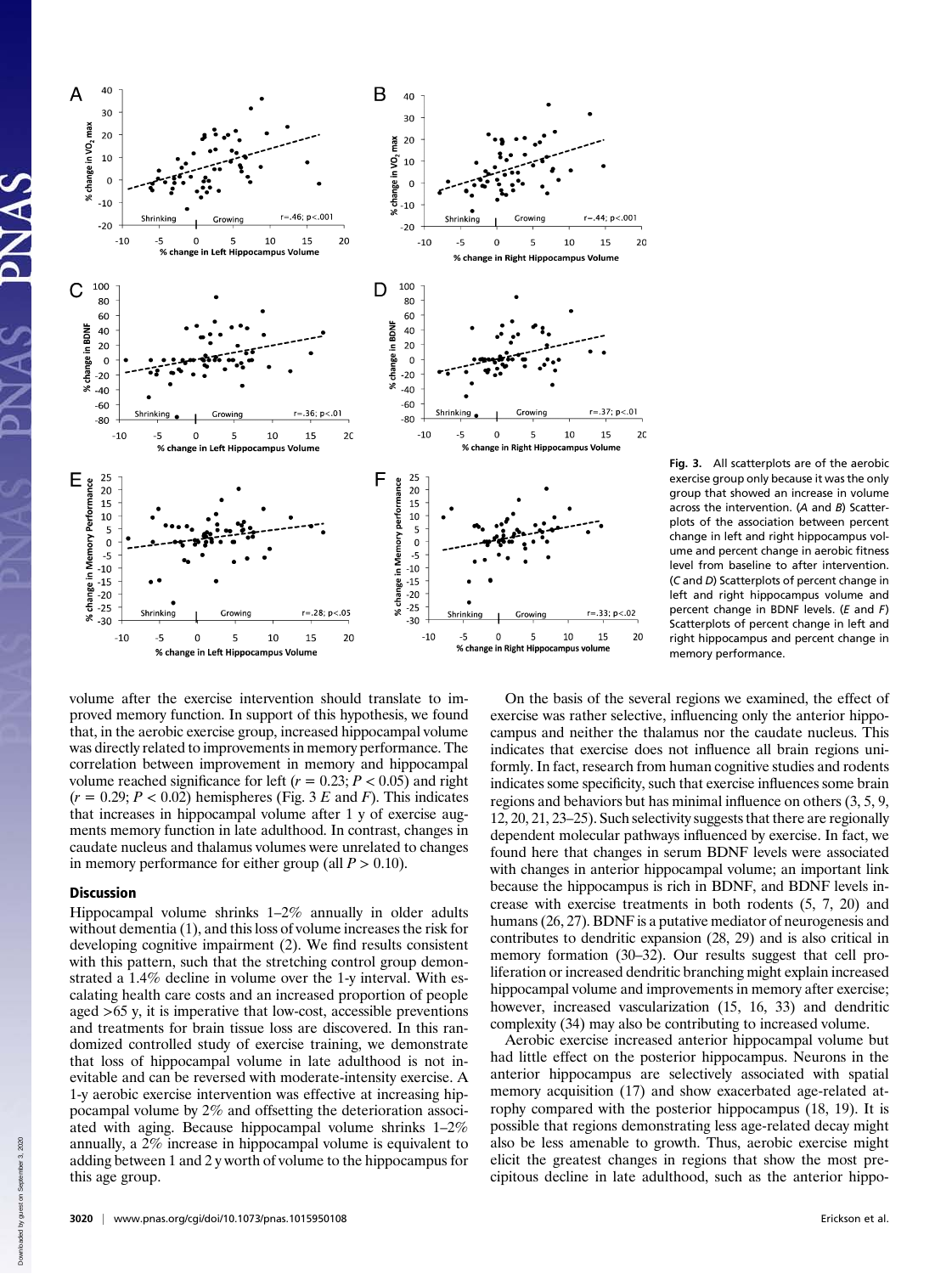campus and prefrontal cortex (9). Overall, these data suggest that the anterior hippocampus remains amenable to augmentation.

In sum, we found that the hippocampus remains plastic in late adulthood and that 1 y of aerobic exercise was sufficient for enhancing volume. Increased hippocampal volume translates to improved memory function and higher serum BDNF. We also demonstrate that higher fitness levels are protective against loss of hippocampal volume. These results clearly indicate that aerobic exercise is neuroprotective and that starting an exercise regimen later in life is not futile for either enhancing cognition or augmenting brain volume.

#### Methods

Participants. Community-dwelling older adults ( $n = 842$ ) were recruited, and 179 were enrolled. One hundred forty-five participants completed the intervention (81.0% of the participants originally enrolled). Five participants were excluded because they did not attend the 6-mo MRI session, owing to scheduling conflicts; eight participants were excluded because they did not attend the 12-mo follow-up MRI session; and 12 participants were excluded because they had excessive head motion that created inaccurate hippocampal, caudate nucleus, or thalamus segmentations. Therefore, 120 participants had complete MR data from all three sessions (82.7% of the enrolled sample) and were included in the analyses.

Eligible participants had to (i) demonstrate strong right handedness (35), (ii) be between the ages of 55 and 80 y, (iii) score  $\geq$ 51 on the modified Mini-Mental Status Examination (36), (iv), score  $<$ 3 on the Geriatric Depression Scale to rule out possible depression (37), (v) have normal color vision, (vi) have a corrected visual acuity of at least 20/40, (vii) have no history of neurological diseases or infarcts, including Parkinson's disease, Alzheimer's disease, multiple sclerosis, or stroke, (viii) have no history of major vasculature problems, including cardiovascular disease or diabetes, (ix) obtain consent from their personal physician, and (x) sign an informed consent form approved by the University of Illinois. In addition, all participants had to report being currently sedentary, defined as being physically active for 30 min or less in the last 6 mo. Participants were compensated for their participation.

After completion of the initial blood draw, MR session, and fitness assessment, participants were randomized to an aerobic walking group ( $n = 60$ ) or a stretching control group ( $n = 60$ ) (Fig. 4).

Fitness Assessments. Participants were required to obtain consent from their personal physician before cardiorespiratory fitness testing was conducted. Aerobic fitness (VO<sub>2</sub> max) was assessed by graded maximal exercise testing on a motor-driven treadmill. The participant walked at a speed slightly faster than their normal walking pace ( $\approx$ 30–100 m/min), with increasing grade increments of 2% every 2 min. A cardiologist and nurse continuously monitored oxygen uptake, heart rate, and blood pressure (see [SI Methods](http://www.pnas.org/lookup/suppl/doi:10.1073/pnas.1015950108/-/DCSupplemental/pnas.201015950SI.pdf?targetid=nameddest=STXT) for more detail).





MRI Parameters and Segmentation Algorithm. MR images were collected on all participants within 1 mo of the start of the intervention, after 6 mo, and within 2 wk after the completion of the intervention. High-resolution (1.3  $mm \times 1.3$  mm  $\times$  1.3 mm) T1-weighted brain images were acquired using a 3D magnetization-prepared rapid gradient echo imaging protocol with 144 contiguous slices collected in an ascending fashion.

For segmentation and volumetric analysis of the left and right hippocampus, caudate nucleus, and thalamus we used the Oxford Centre for Functional MRI of the Brain (FMRIB)'s Integrated Registration and Segmen-tation Tool in FMRIB's Software Library version 4.1 (38-40) (see [SI Methods](http://www.pnas.org/lookup/suppl/doi:10.1073/pnas.1015950108/-/DCSupplemental/pnas.201015950SI.pdf?targetid=nameddest=STXT) for more detail).

Training Protocol. Aerobic exercise condition. For the aerobic exercise program, a trained exercise leader supervised all sessions. Participants started by walking for 10 min and increased walking duration weekly by 5-min increments until a duration of 40min was achieved atweek 7. Participants walked for 40min per session for the remainder of the program. All walking sessions started and ended with approximately 5 min of stretching for the purpose of warming up and cooling down. Participants wore heart rate monitors and were encouraged to walk in their target heart rate zone, which was calculated using the Karvonen method (41) according to the resting and maximum heart rates achieved during the baseline maximal graded exercise test. The target heart rate zone was 50–60% of the maximum heart rate reserve for weeks 1 to 7 and 60–75% for the remainder of the program. Participants in the walking group completed an exercise log at each exercise session. Every 4 wk, participants received written feedback forms that summarized the data from their logs. Participants with low attendance and/or exercise heart rate were encouraged to improve their performance in the following month.

Stretching and toning control condition. For the stretching and toning control program, all sessions were led and monitored by trained exercise leaders. All classes started and ended with warm-up and cool-down stretching. During each class, participants engaged in four muscle-toning exercises using dumbbells or resistance bands, two exercises designed to improve balance, one yoga sequence, and one exercise of their choice. To maintain interest, a new group of exercises was introduced every 3 wk. During the first week, participants focused on becoming familiar with the new exercises, and during the second and third weeks they were encouraged to increase the intensity by using more weight or adding more repetitions. Participants in the stretching and toning control group also completed exercise logs at each exercise session and received monthly feedback forms. They were encouraged to exercise at an appropriate intensity of 13–15 on the Borg Rating of Perceived Exertion scale (42) and to attend as many classes as possible.

Spatial Memory Paradigm. To test memory function, all participants completed a computerized spatial memory task at baseline, after 6 mo, and again after completion of the intervention (13, 22, 43).

A fixation crosshair appeared for 1 s, and participants were instructed to keep their eyes on the crosshair. After the fixation, one, two, or three black dots appeared at random locations on the screen for 500 ms. The dots were removed from the display for 3 s. During this time, participants were instructed to try and remember the locations of the previously presented black dots. At the end of the 3-s delay, a red dot appeared on the screen in either one of the same locations as the target dots (match condition) or at a different location (nonmatch condition). Participants had 2 s to respond to the red dot by pressing one of two keys on a standard keyboard—the "x" key for a nonmatch trial and the "m" key for a match trial (Fig. 5). Forty trials



Fig. 5. Display of the spatial memory task used in this study. The spatial memory task load was parametrically manipulated between one, two, or three items (two-item condition shown here). Participants were asked to remember the locations of one, two, or three black dots. After a brief delay, a red dot appeared, and participants were asked to respond whether the location of the red dot matched or did not match one of the locations of the previously shown black dots. This task was administered to all participants at baseline, after 6 mo, and again after completion of the intervention.

Down